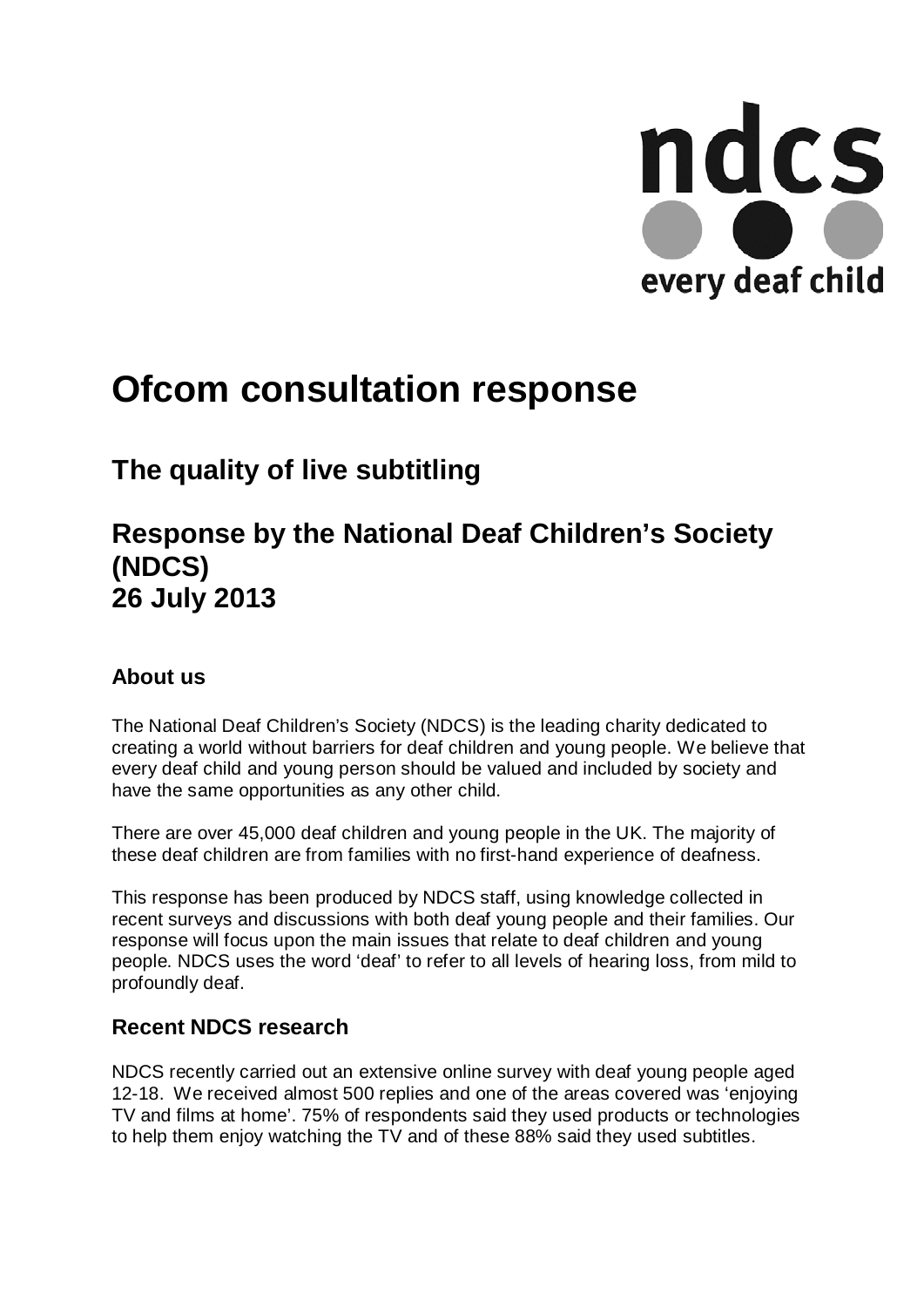Many deaf young people told us that they liked subtitling on TV and that subtitles helped them enjoy TV and films with the rest of their family. However, many also reported problems with subtitling, especially the quality of live subtitling.

The main complaints with subtitling were the delays between speech and the subtitles appearing on the screen (latency), errors or mistakes in the subtitling (inaccuracy) and issues related to the subtitles freezing or ceasing to work.

Quotes from deaf young people who took part in our survey:

*"Overall, subtitles are very good. However, when watching the news, it can be difficult to understand because they are so slow"*

*"Subtitles are slow on live programmes with misspellings and missing words"*

*"Not all programmes have subtitles and if the programme is live they don't work and sometimes subtitles freeze or don't say the exact words being said"*

In our 2012 Membership survey we asked families about technology and many stated that their deaf child uses subtitles to enjoy the TV. The main problems reported were delays between the speech and subtitles (24%), poor accuracy (22%) and intermittent subtitles (16%).

These findings agree with the recent research report from Action on Hearing Loss where latency and inaccuracy were identified as the largest causes of problems for people using subtitles. These issues are therefore just as relevant for deaf children as they are for adults with a hearing loss.

### **Comments on the consultation document**

NDCS welcomes the opportunity to comment on this consultation. We support Ofcom's work to help improve the quality of live subtitling by working with broadcasters, service providers and organisations representing the end-user.

Subtitling on the TV is an important issue for deaf children and young people and as the levels of subtitling increase we feel it is important that the quality of provision should also be improved.

1. Do consultees agree with the proposal to require broadcasters to measure and report every six months on the average speed of live subtitling in a variety of programmes, based on a sample of segments selected by Ofcom?

We agree with this proposal. It is important to measure and report on the average speed on live subtitling as research by Romero has shown that the comprehension of subtitles decreases as the speed increases above 180wpm.

All methodologies used should be agreed and used transparently so that all results can easily be compared and suitable conclusions reached. In order for the measurements to be meaningful, the programme segments used must be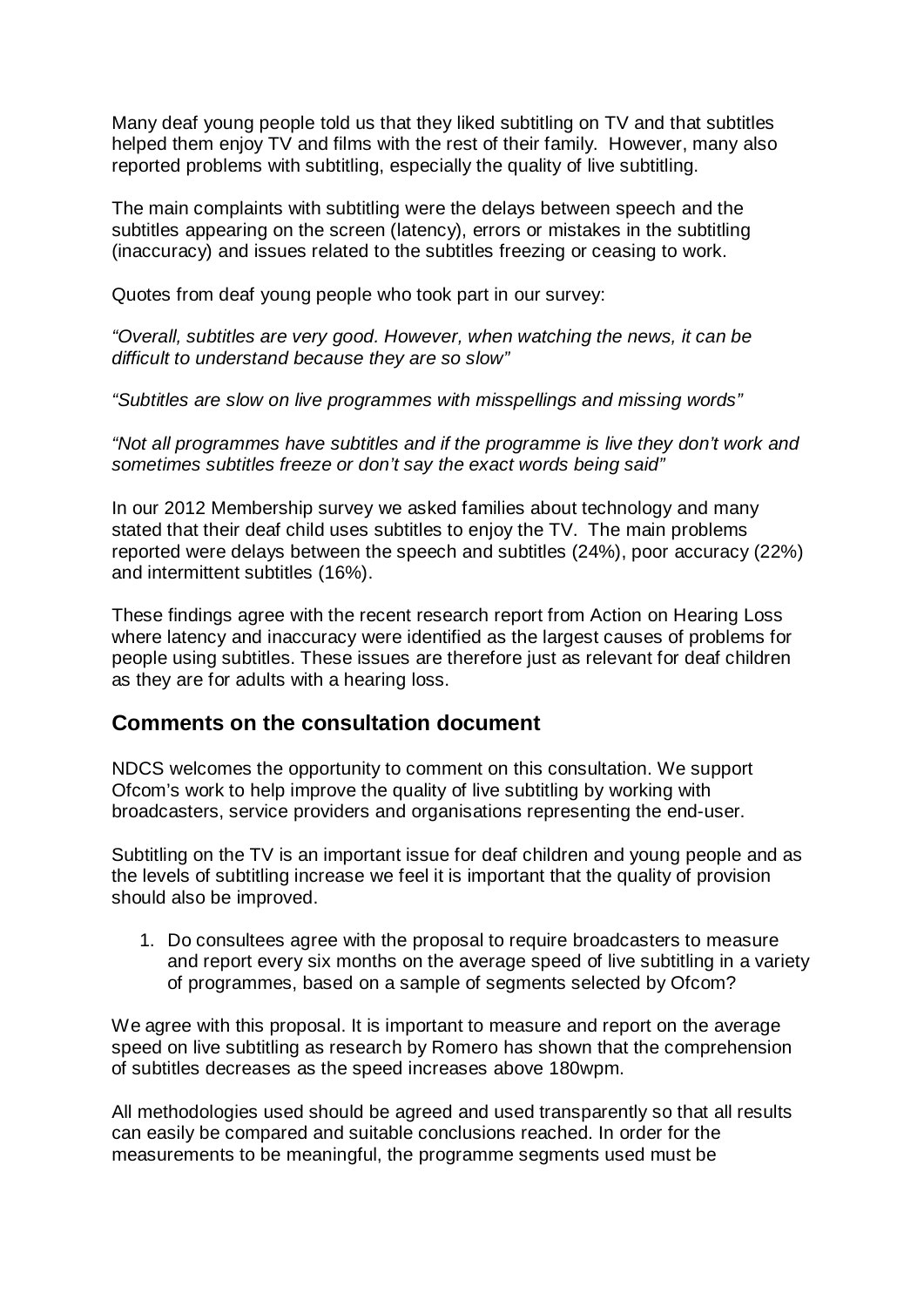predominantly spoken sections and not those containing significant amounts of music or periods with no dialogue.

Although we welcome the reporting of these measurements we would also like to ensure that the findings are used to help increase the quality of subtitling and the comprehension of deaf children and young people. We would expect these findings to be widely available to the public and published on both the broadcasters and Ofcom's websites.

2. Do consultees consider that broadcasters should be asked to report separately on different types of live programming? If so, do they agree with the suggestions in paragraph 6.19, or would they suggest different categorisations, and if so, why?

We agree with these proposals. It is important that the measurements should cover a range of programme types and we agree with the suggestions made in paragraph 6.19.

As the average speeds will be compared, it is important that guidelines are devised so that similar programmes and segments are selected for measurement, otherwise these will have a greater influence on the overall result than the actual subtitling performance of that broadcaster.

3. Do consultees consider that the guidance on subtitling speeds should be reviewed? Do consultees agree that, for the time being, it would not be appropriate to set a maximum target for the speed of live subtitling? If not, please explain why.

The current guidance on subtitling speeds should be reviewed when appropriate research has been carried out and new recommendations can be made.

We agree that a maximum target for subtitling speeds would not be appropriate at the moment as we should be aiming for equality in speeds for both hearing and deaf viewers. The key issue here is therefore not the speed of the subtitling but the overall speed of the output. By effectively slowing down the subtitles we are suggesting that words will be removed, but the most appropriate solution would be to control the output so that all potential viewers are able to understand the dialogue. Further research will be required before final guidelines and maximum speech and subtitling speed targets can be agreed.

We are concerned that speech and therefore subtitling speeds may increase and would urge all parties to work to keep speeds at comprehensible levels. Where programmes, or programme types, are consistently exceeding the guideline of 200wpm, for live subtitling, this should be reported on and suitable actions taken swiftly.

4. Do consultees agree that it would not be appropriate at this stage to set a maximum target for latency? If not, please explain why.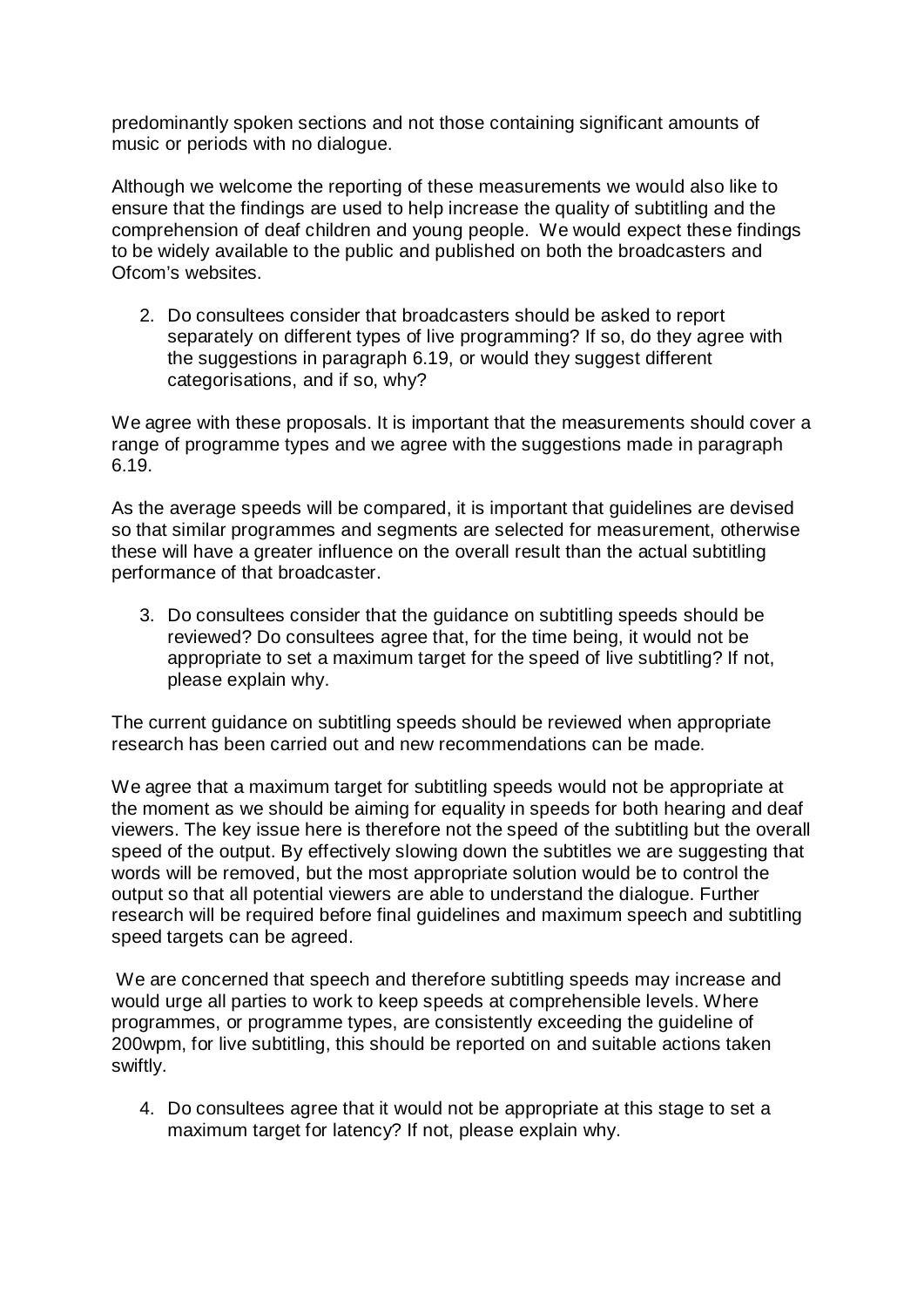Research carried out by NDCS and Action on Hearing Loss has highlighted the importance of latency, so we welcome Ofcom's proposal to measure both the average latency of subtitling and the range of latencies. We also agree that these measurements should be carried out on a range of programme types.

Further research needs to be carried out to investigate how latency can practically be reduced and the relationship between latency levels and comprehension. As a result, we agree that a maximum target for latency is not suitable, at this time – however such a target is required at some stage. Until targets have been agreed, broadcasters should be encouraged to follow current guidelines and appropriate actions should be taken when latency consistently exceeds these guidelines.

Because latency is such a problem for deaf children and young people using live subtitles, we believe it is important that broadcasters should endeavour to keep latencies to no more than 3 seconds. This view may be revised once further research findings are available to us.

5. Do consultees agree with the proposal to require broadcasters to measure and report every six months on error rates, on the basis of excerpts selected by Ofcom from a range of programmes?

We agree with this proposal. Broadcasters should be required to measure and report on error rates for a range of programmes. It is important that errors are measured in terms of both frequency and severity. The categorisation of severity should include minor, standard and serious errors (as suggested by Romero) as this will allow the reader, or evaluator, to quickly determine the true nature of the problems faced by deaf viewers. In addition, we would like to discuss what action will be taken if error rates do not decrease or are even seen to increase.

6. Do consultees have any views on the advantages and disadvantages of scrolling versus block subtitles for live-subtitled programmes? Taking account of both the advantages and disadvantages, which approach would consultees prefer, and why?

In the NDCS membership survey 2012, 58 families (4% of the total) reported that 'subtitles shown scrolling rather than a text box' was a problem for their deaf child.

The advantages of scrolling text are that they should allow broadcasters to reduce latency, however recent research suggests that the viewer spends more time reading the subtitles and less time looking at the picture. This could prove to be a particular problem for younger deaf children whose reading abilities may affect their ability to follow and fully understand subtitles.

Block subtitles are easier and quicker to read, so a deaf child will find it easier to read and also view the images. However block subtitles are likely to take longer to produce, giving longer latency periods.

We recognise the value of scrolling subtitles for live subtitling where no preparation has been carried out in advance, but based upon our research we would generally prefer the use of block subtitles.